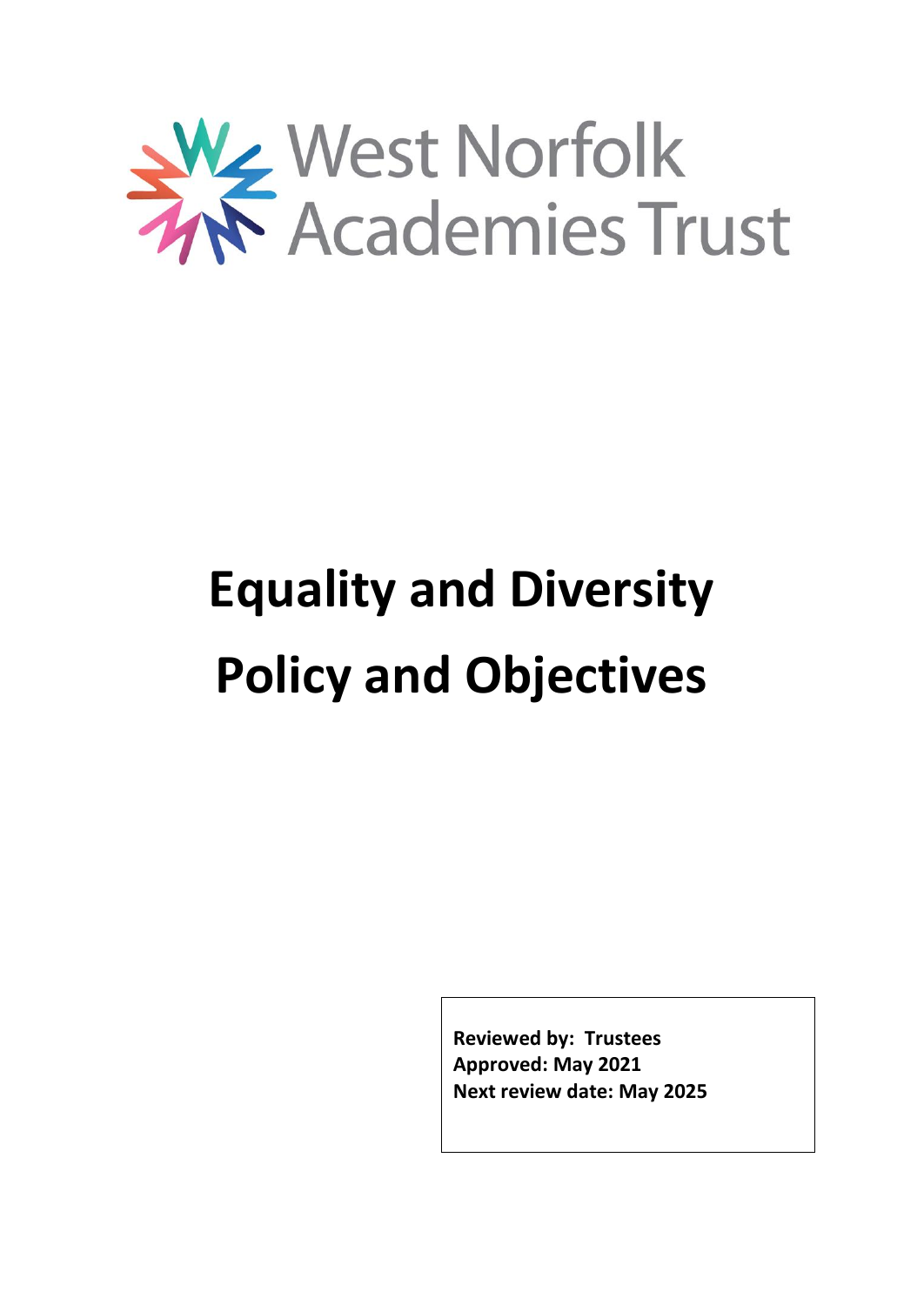# **Contents**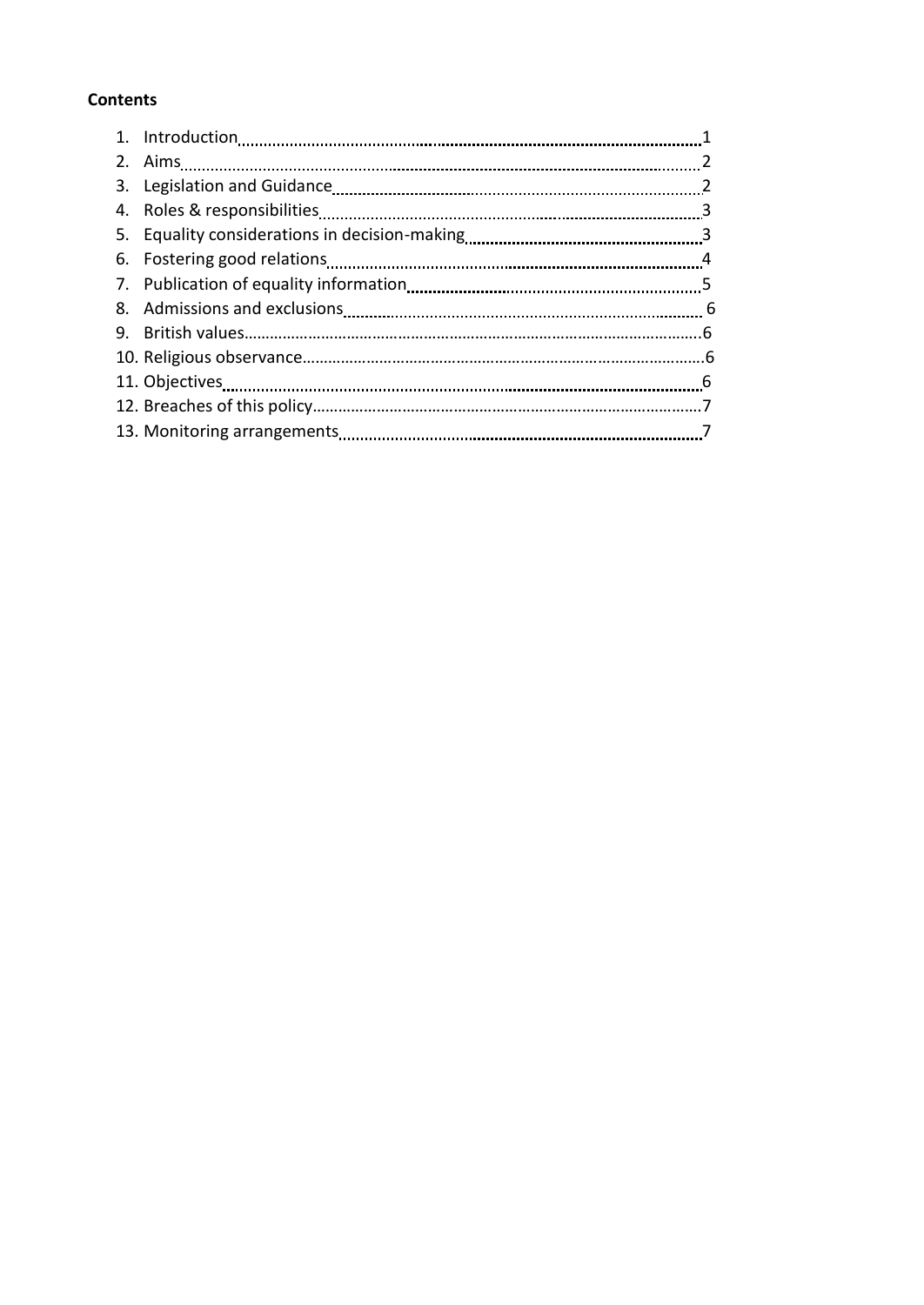# *Equal opportunity is the right of everyone to equal chances,*

## *and each individual is respected for who they are.*

## **1. Introduction**

West Norfolk Academies Trust (WNAT) is committed to providing high quality teaching and learning for our students. The Trust recognizes that diversity within schools is valuable in fostering school cohesion and most importantly, in supporting pupils to grow and develop in an environment of visible, diverse role models.

The purpose of this policy is to set out how we will put our commitment into action and comply with the law, to ensure that equality and diversity is promoted in our Trust. We oppose all forms of unlawful and unfair discrimination and will tackle any discriminatory attitudes and behaviour.

We aim to create an environment that is free from discrimination or harassment and is one in which individuals are valued and respected. We highly value diversity and the variety of skills, knowledge and experience that diversity brings to our Trust.

The principles of non-discrimination apply to how we expect our stakeholders to treat each other. This includes students, employees, parents and carers, students on placement, governors and trustees, visitors and suppliers.

This policy describes how West Norfolk Academies Trust (WNAT) intends to fulfill its responsibilities reflecting on the Equality Act 2010, the Human Rights Act 1998 and the Public Sector Equality Duty.

The Equality Act 2010 describes the protected characteristics; it is unlawful to discriminate against or treat someone less favourably on the basis of the protected characteristics. They are:

- Age
- **•** Disability
- Gender re-assignment
- Marriage and civil partnership
- Pregnancy and maternity
- Race
- Religion and belief
- Sex
- Sexual orientation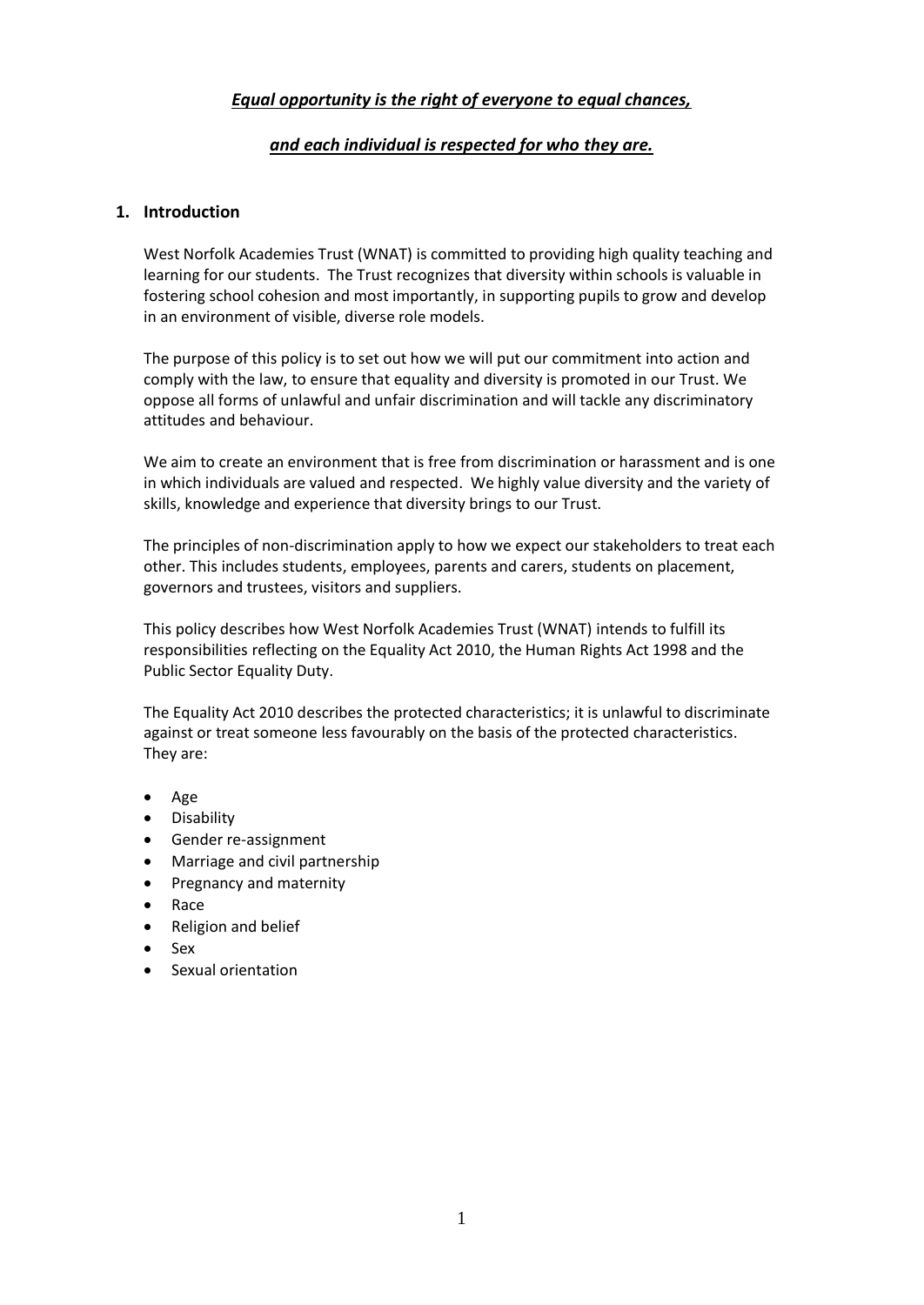# **2. Aims**

We will have due regard to the need to:

- Eliminate unlawful discrimination, harassment, victimisation and any other conduct prohibited by the Equality Act;
- Advance equality of opportunity between people who share a protected characteristic and people who do not share it; and
- Foster good relations between people who share a protected characteristic and those who do not share it.

# **3. Legislation and guidance**

This document complies with our funding agreement and articles of association and meets the requirements under the following legislation:

- [The Equality Act 2010,](http://www.legislation.gov.uk/ukpga/2010/15/contents) which introduced the public sector equality duty and protects people from discrimination
- [The Equality Act 2010 \(Specific Duties\) Regulations 2011,](http://www.legislation.gov.uk/uksi/2011/2260/contents/made) which require schools to publish information to demonstrate how they are complying with the public sector equality duty and to publish equality objectives.
- This document is also based on Department for Education (DfE) guidance: [The Equality Act](https://www.gov.uk/government/uploads/system/uploads/attachment_data/file/315587/Equality_Act_Advice_Final.pdf)  [2010 and schools.](https://www.gov.uk/government/uploads/system/uploads/attachment_data/file/315587/Equality_Act_Advice_Final.pdf)

Discrimination may be direct or indirect and it may occur intentionally or unintentionally. Discrimination is defined as:

**Direct discrimination –** this occurs where one person treats another person less favourably because of one of more protected characteristic.

**Indirect discrimination –** this occurs where a provision criterion or practice applies to everyone, but adversely affects someone with a protected characteristic more than others and is not justified.

**Harassment –** related to any of the protected characteristics is prohibited. It is unwanted conduct that has the purpose or effect of violating someone's dignity or creating an intimidating, hostile, degrading, humiliating or offensive environment for them.

**Victimisation –** includes less favourable treatment of, or retaliation against, someone who has complained or supported someone else's complaint about discrimination or harassment. In addition, a child must not be victimized because of something done by their parents or sibling in relation to the Act.

**Associative discrimination –** where an individual is directly discriminated against or harassed for association with another individual who has a protected characteristic.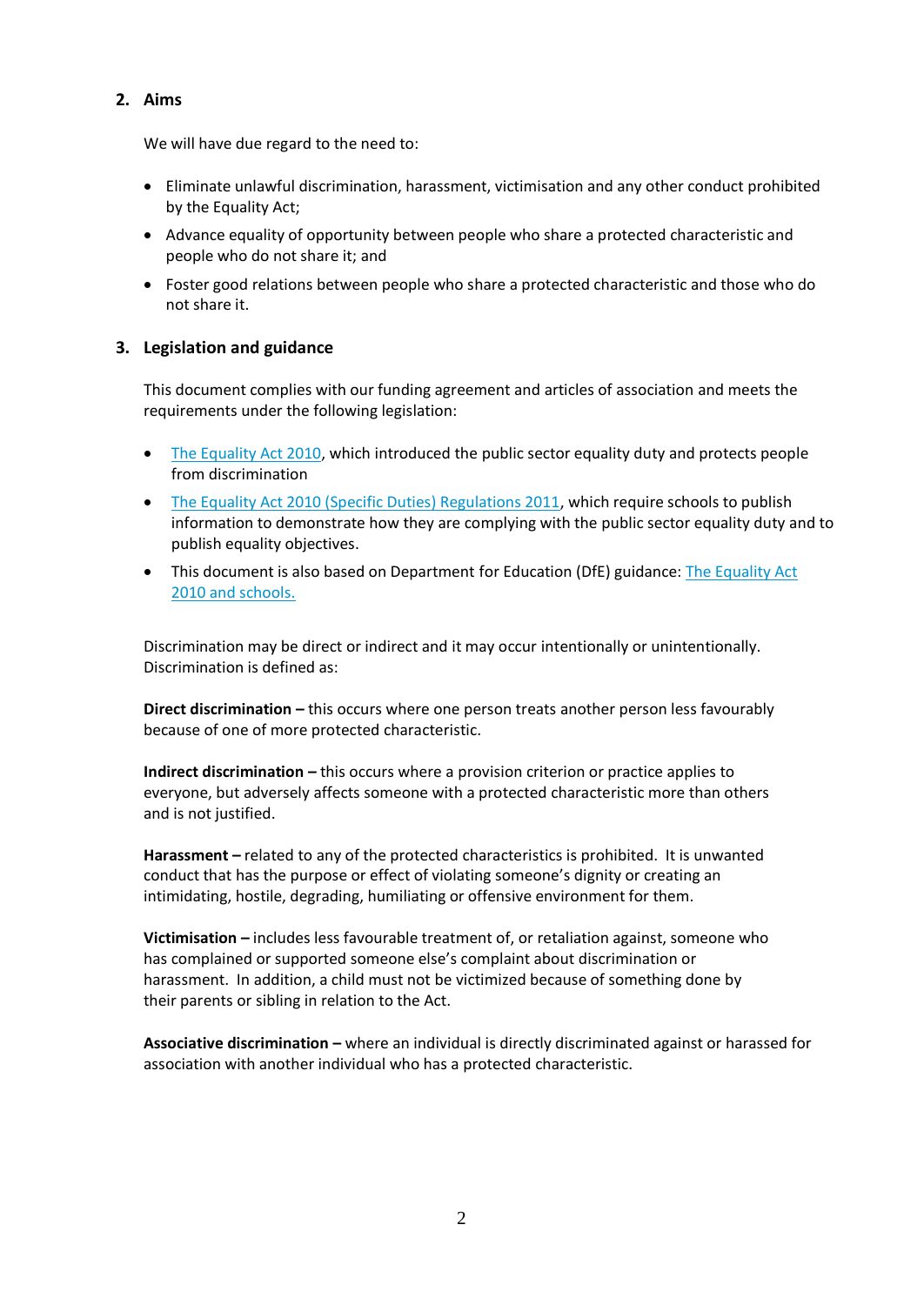**Perceptive discrimination –** where an individual is directly discriminated against or harassed based on a perception that a person has a particular protected characteristic, irrespective of whether they do have that protected characteristic.

**Third-party harassment –** occurs where an employee is harassed and the harassment is related to a protected characteristic, by third parties such as parents and carers, clients or customers.

## **4. Roles and responsibilities**

## **The Trustees will:**

- Ensure that the policy and objectives as set are published and communicated throughout the trust schools, including to staff, pupils and parents, and that they are reviewed and updated at least once every four years
- Delegate responsibility for monitoring the achievement of the objectives to the Headteacher of each trust school.

## **The CEO will:**

- Promote knowledge and understanding of the policy and objectives amongst staff and pupils
- Monitor success in achieving the objectives and report back to Trustees.

## **All Staff:**

Are expected to have regard to this policy and to work to achieve the objectives.

Students, parents and carers, governors and trustees, volunteers and visitors:

Are expected to have regard to this policy and to work to achieve the objectives.

## **5. Equality considerations in decision-making**

Each trust school will ensure it has due regard to equality considerations whenever significant decisions are made. We will collect and use equality information to help us to:

#### **Identify key issues**

- Understand the impact of our policies, practices and decisions on people with different protected characteristics, and thereby plan them more effectively.
- Assess whether we are discriminating unlawfully when carrying out any of our functions.
- Identify what the key equality issues are for our organisation.
- Assess performance
- Benchmark our performance and processes against those of similar organisations, nationally or locally.

## **Take action**

 Consider taking steps to meet the needs of staff and pupils who share relevant protected characteristics.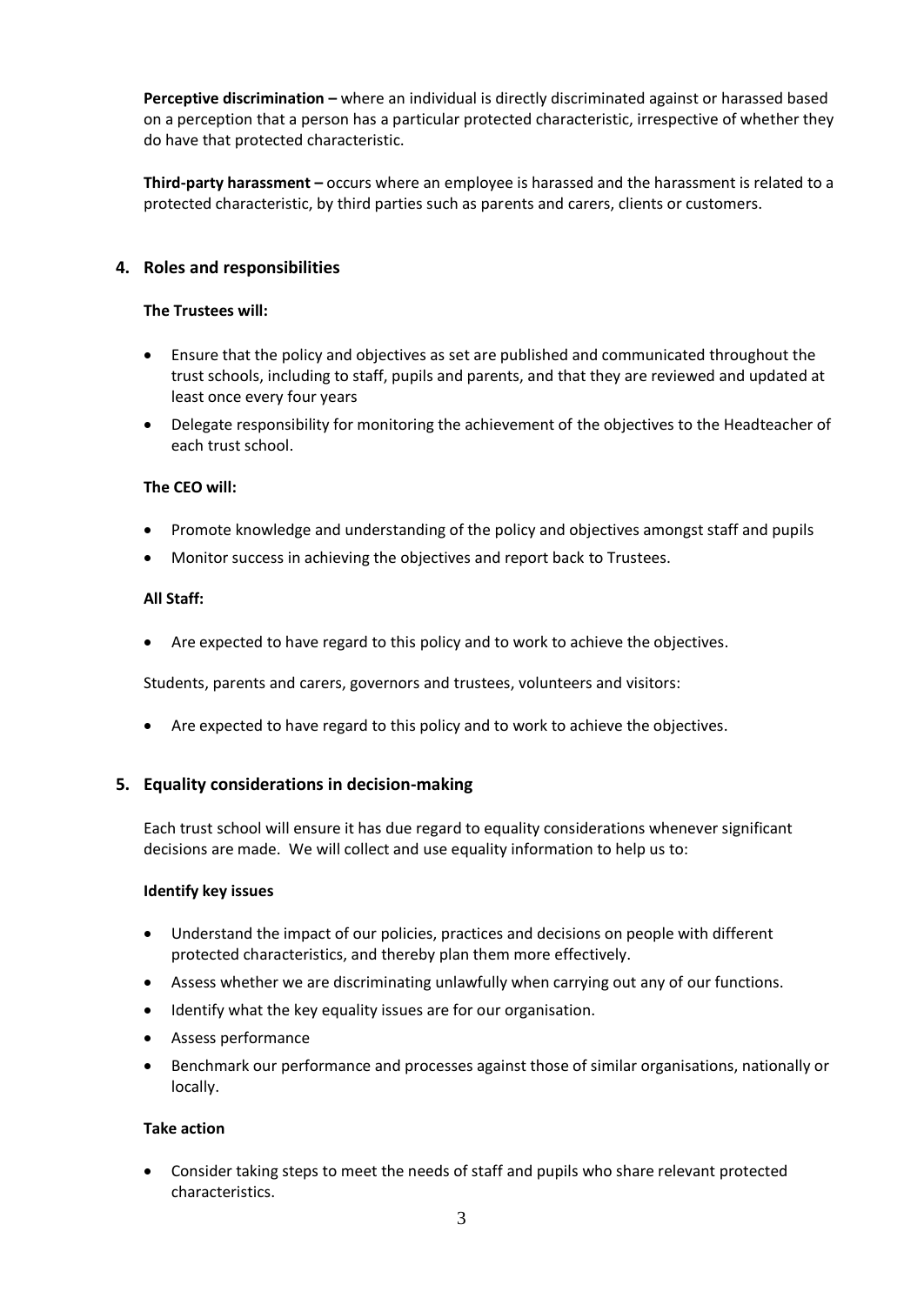- Identify if there are any actions we can take to avoid discrimination and harassment, advance equality of opportunity or foster good relations.
- Make informed decisions about policies and practices which are based on evidence about the impact of our activities on equality.
- Develop equality objectives to meet the specific duties.
- Have due regard to the aims of the general equality duty by ensuring that staff have appropriate information for decision-making.

Trust Schools will always consider the impact of significant decisions on particular groups. For example, when a school trip or activity is being planned, the school will consider whether the trip:

- Cuts across any religious holidays
- Is accessible to pupils with disabilities
- Has equivalent facilities for all students

We will work towards developing an equality profile of staff to help us to understand key equality issues in our workforce, including any evidence of pay gaps or 'occupational segregation' i.e. staff with certain protected characteristics being over-represented in particular roles, for example, women as cleaners, or at certain grades. In addition, we note that it is likely to be useful to collect and consider information, appropriately disaggregated, about:

- recruitment and promotion
- numbers of part-time and full-time staff
- pay and remuneration
- training
- return to work of women on maternity leave
- return to work of disabled employees following sick leave relating to their disability
- appraisals
- grievances (including about harassment)
- disciplinary action (including for harassment)
- Dismissals and other reasons for leaving.

# **6. Fostering good relations**

The Trust is aware that those involved in the leadership of the school communities are instrumental in demonstrating mutual respect between all members of the school community.

Trust Schools will aim to foster good relations between those who share a protected characteristic and those who do not share it by:-

- Helping pupils and young people to understand others and value diversity so there is an 'openness' of atmosphere which welcomes everyone to the school.
- Encouraging pupils to greet visitors to the school with friendliness and respect.
- Promoting positive images which reflect the diversity of the school and community in terms of race, gender and disability, for example in assemblies, books, publications and learning materials and in classroom/corridor display.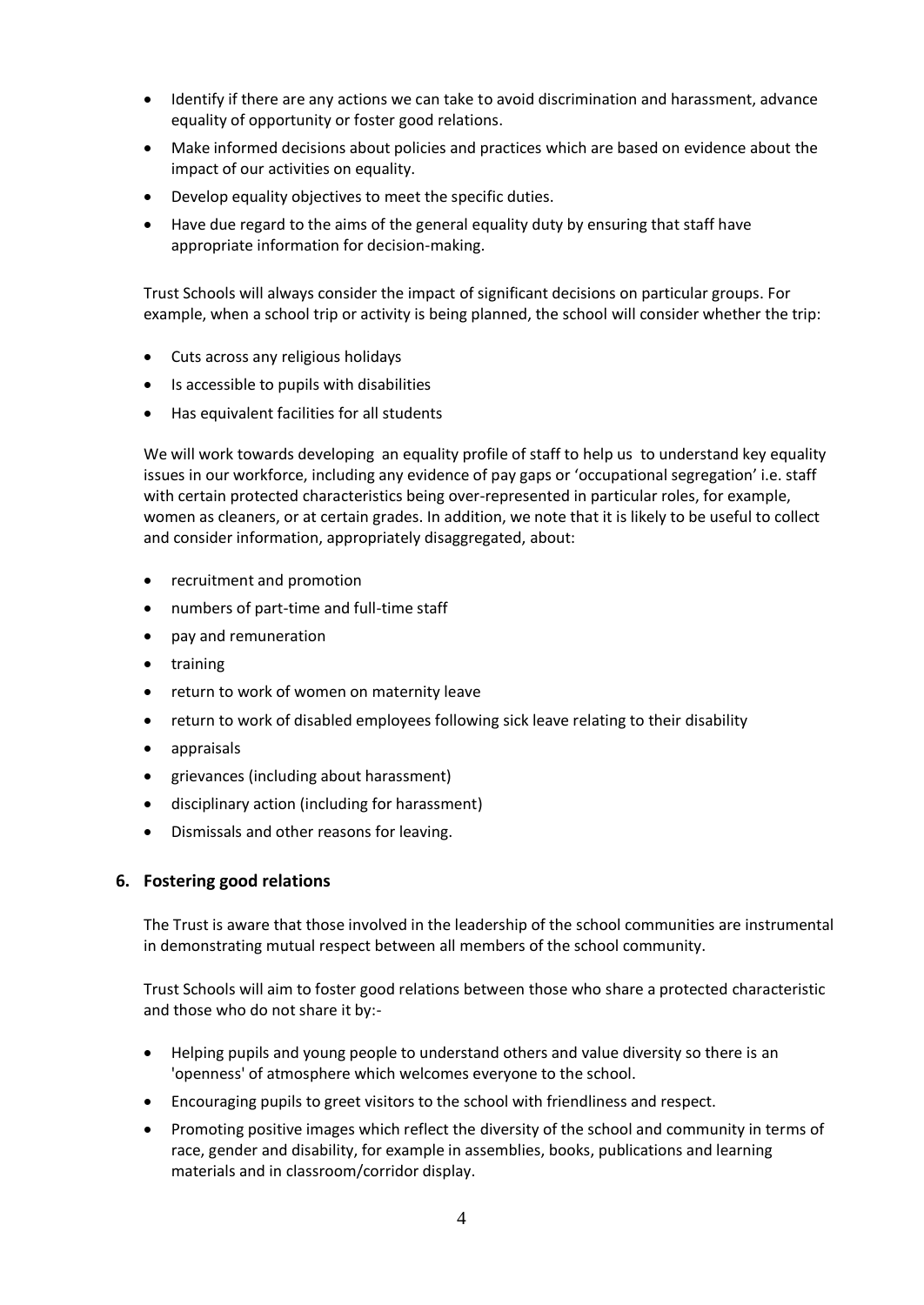- Supporting disabled pupils in the period of transition between primary and secondary school to ease the stress of moving and increase familiarity with new surroundings
- Wherever possible access to all areas of the school (buildings and grounds) will be for all persons.
- Developing skills of participation and responsible action for example through the new 'Identity and Diversity: living together in the UK' strand of citizenship education.

## **7. Publication of Equality Information**

We will publish relevant, proportionate information which is broad enough to give a full picture of performance across our schools. We will demonstrate how we have used this information to have due regard to all three aims of the duty, for all relevant protected characteristics. Our information will usually fall into two main categories:

- 1) **Information to identify equality issues**. Examples of this include equality monitoring information about employees, information about the effect of our activities on people with different protected characteristics or any engagement we may have carried out.
- 2) **Information about steps taken to have due regard to the aims of the general equality duty**. For example, any records we have about how we had due regard in making certain decisions, information that was considered in that decision-making (including engagement), consideration of steps to mitigate adverse impacts, or details of policies to address equality concerns.

We will publish attainment data each academic year showing how pupils with different characteristics are performing. Pupil achievement is monitored by race, gender, socio‐economic status, and disability and any trends or patterns in the data that may require additional action to narrow the gap are addressed

We note that the Equalities and Human Rights Commission would normally expect to see the following information:

- the race, disability, gender and age distribution of our workforce at different grades, and whether they are full or part time
- an indication of the likely representation on sexual orientation and religion and belief, provided that no-one can be identified as a result
- gender pay gap information
- information about occupational segregation
- grievance and dismissal information for people with relevant protected characteristics
- complaints about discrimination and other prohibited conduct from staff
- details and feedback of engagement with staff and trade unions
- quantitative and qualitative research with employees e.g. staff surveys
- records of how we have had due regard to the aims of the duty in decision-making with regard to our employment, including any assessments of impact on equality and any evidence used
- details of policies and programmes that have been put into place to address equality concerns raised by staff and trade unions.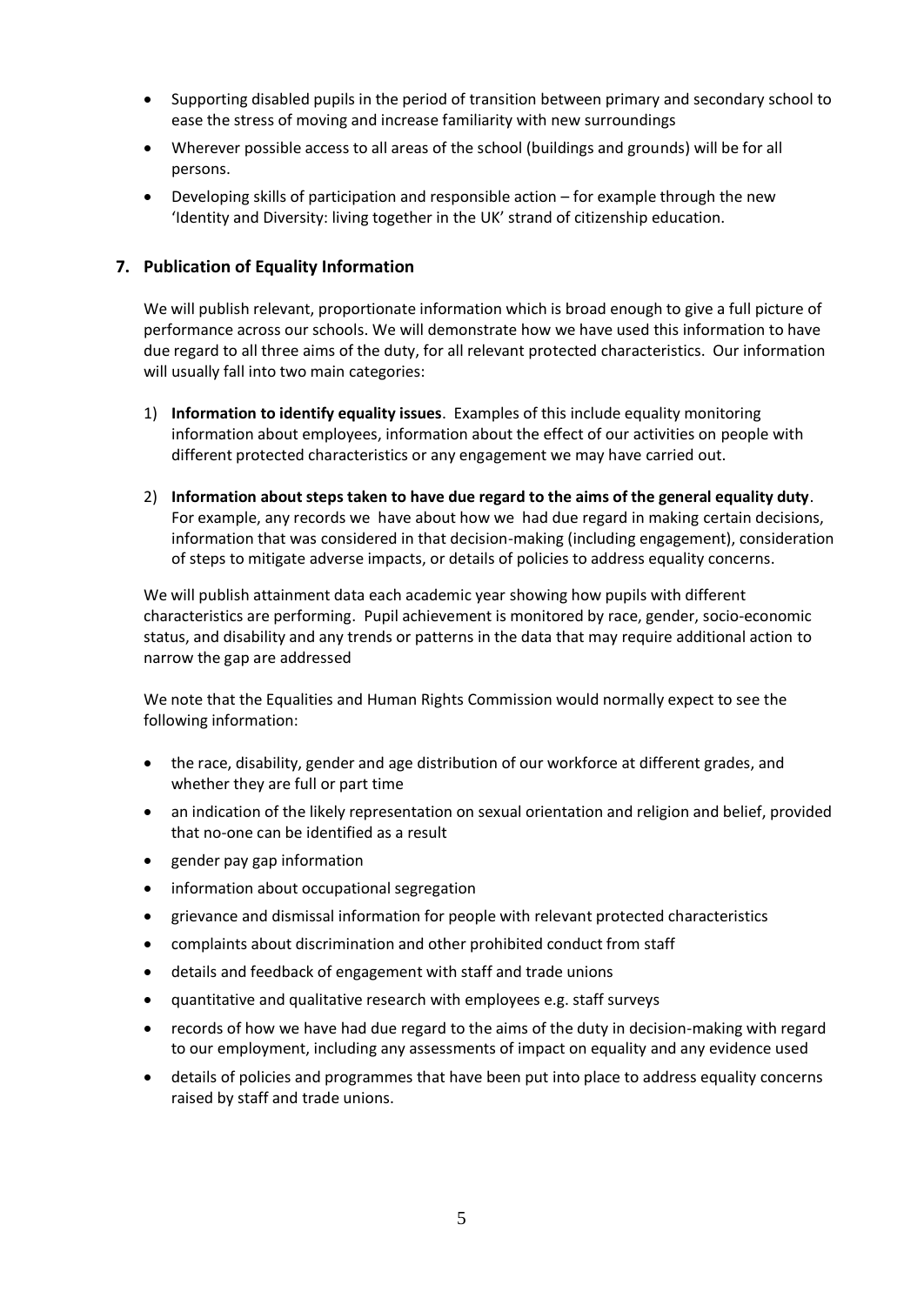## **8. Admissions and exclusions**

Our admissions arrangements are fair and transparent, and do not discriminate on race, gender, disability or socio‐economic factors.

Exclusions will always be based on each trust school's Behaviour Policy. We will closely monitor exclusions to avoid any potential adverse impact and ensure any inconsistences are identified and dealt with.

## 9. **British Values**

The Trust will aim to promote the spiritual, moral, cultural, mental and physical development of all students to prepare them for the opportunities, responsibilities and experiences of life in a world where we value individual liberty, democracy, the law, mutual respect and tolerance. Our students will meet, live and work with people of different cultures, religions, languages, and ethnic origins. We are committed to providing equal opportunities for all and recognise that preparation for life in a diverse society is relevant to everyone.

# 10. **Religious Observance**

We respect the religious beliefs and practice of all employees, students, and parents/carers, and comply with reasonable requests relating to religious observance and practice.

# **11. Objectives**

To make West Norfolk Academies Trust an inclusive and supportive environment where we can be valued for our personal qualities and contributions we will:-

- Ensure all Trustees, governors and staff are aware of current legislation relating to Equality and Diversity and understand The Trust's responsibility
- Value and celebrate the differences between us and promote equality
- Promote positive relationships between those who share a protected characteristic and those who do not
- Promote tolerance, friendship and understanding of a range of religions and cultures through different aspects of our curriculum. This includes teaching in RE, citizenship and personal, social, health and economic (PSHE) education, but also activities in other curriculum areas. For example, as part of teaching and learning in English/reading, pupils will be introduced to literature from a range of cultures, ensuring pupils are prepared for life in diverse 21<sup>st</sup> Century Britain
- Provide reasonable means for children, young people, their friends and families to interact with people from different backgrounds and build positive relationships, including links with different schools and communities
- Talk to people who are affected by what we do e.g. students, employees, parents and carers and others in the community, about equality and diversity, and use this information to inform our decision making
- Remove obstacles and barriers that those who share a protected characteristic may be affected by. In doing so will examine both the impact on individuals and on groups